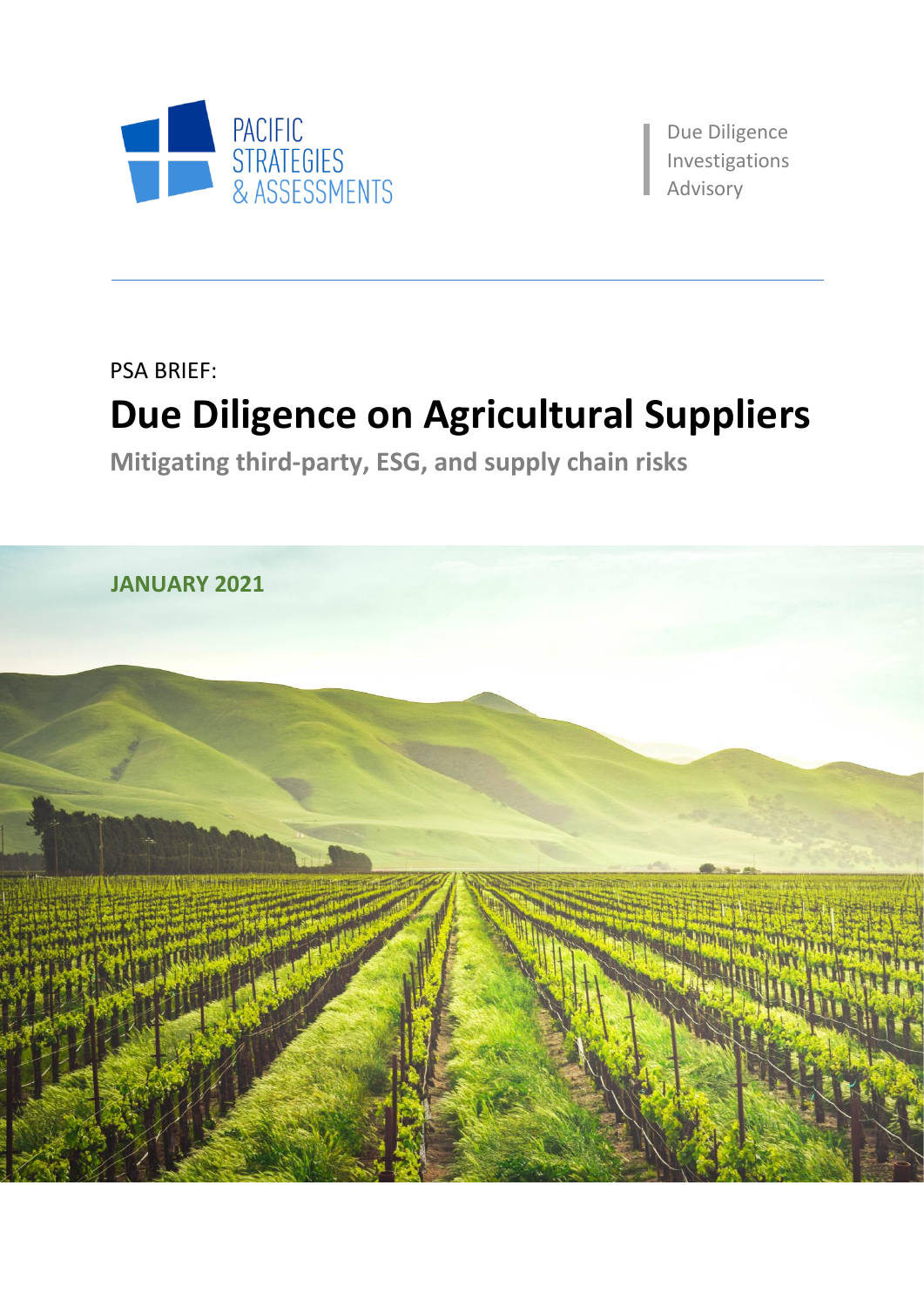# **Due Diligence on Agricultural Suppliers**

**Mitigating third-party, ESG, and supply chain risks**

Agricultural suppliers can be considered high risks for environmental, human rights, and labor issues. They often operate in low-information environments, where facts on the ground are challenging to confirm. This combination of high-risks and high-uncertainty means companies relying on or investing in agricultural suppliers need to adopt flexible risk management systems.

Many companies operating in the agriculture sector seek to align their policies with sustainability best practices like th[e OECD/FAO Guidance for Responsible Agricultural Supply Chains.](http://mneguidelines.oecd.org/oecd-fao-guidance-responsible-agricultural-supply-chains.htm) Others have a similar set of concerns connected to an ESG framework or the [Principles for Sustainable Investment.](http://www.fao.org/policy-support/tools-and-publications/resources-details/en/c/422954/) Many enterprises view risk through the lens of their TPRM programs focused on corruption, fraud, and operational and reputational risks. Whatever the scope of a company's risk management program, the potentially severe sustainability and corporate governance issues presented by agricultural enterprises demand a robust risk management process.

## **Unique Reputational Risks**

When it comes to environmental issues and human rights, many consumers hold multinational companies responsible for their entire supply chains. The case of Thai food giant Charoen Pokphand Foods (CFP) illustrates how easily upstream risks can flow all the way down to the retail level. CPF's farmed prawns were fed fish meal sourced from various suppliers, some of whom allegedly used slave labor on their boats. After investigative journalists uncovered these allegations, the damage spread far beyond CPF to its major customers, even resulting in a lawsuit against a US retailer for selling CPF products.

Singaporean food company Wilmar International provides another example. Significant negative media and criticism from NGOs about its palm oil plantation partners in Indonesia led to reputational problems for its many multinational food company customers.

Both cases present the same dynamic, with problematic suppliers operating in poorly governed spaces and low-information environments where vetting suppliers is challenging. Yet despite these challenges, in both cases journalists and NGOs were able to credibly document significant problems in the supply chain and widely publicize them. By gathering critical information early in a business relationship, an effective due diligence program shifts the stance of a risk management program from reacting to problems to proactively mitigating them.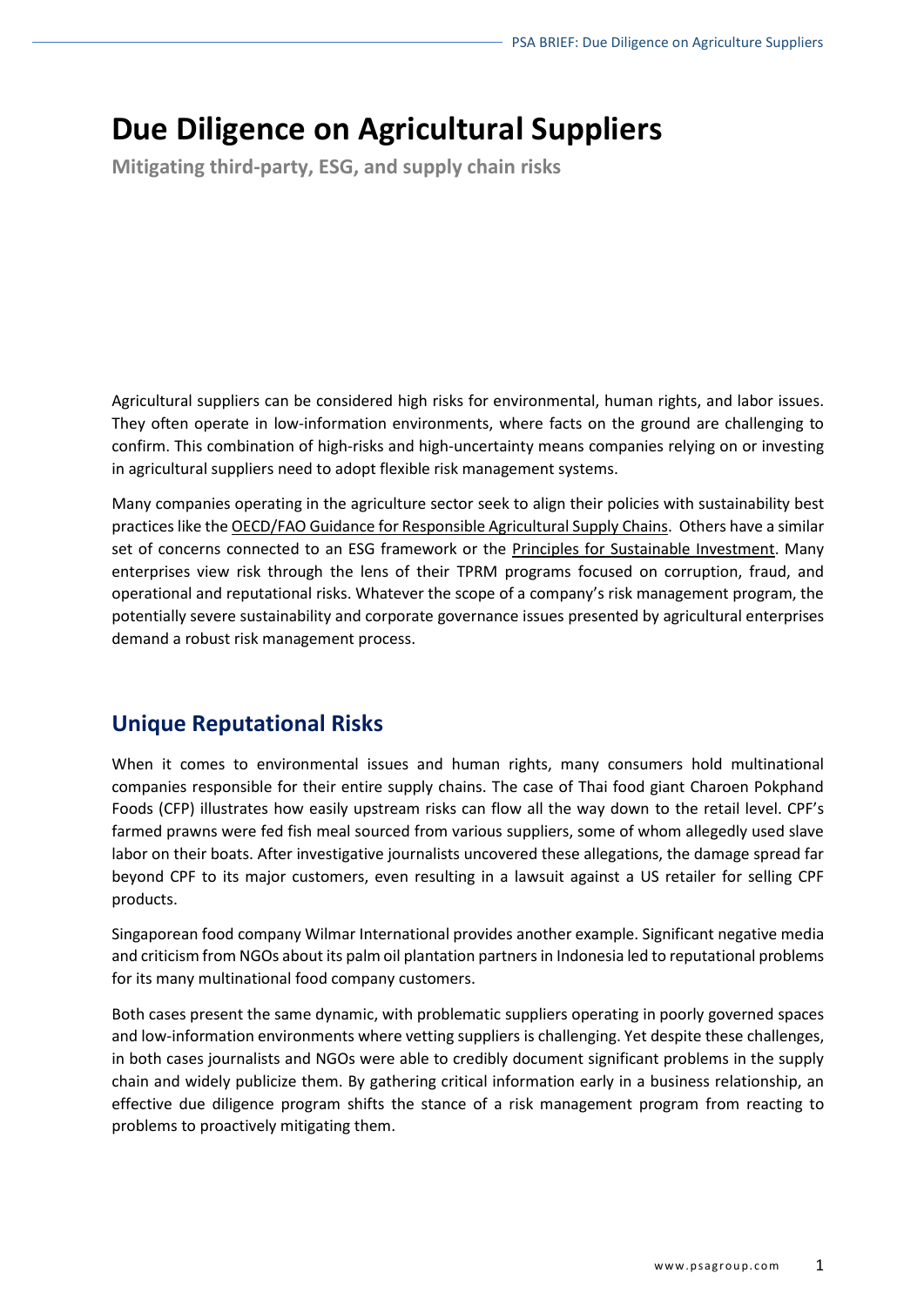# **Key Concern: Sustainability Risks**

The agriculture sector presents numerous challenges when it comes to sustainability. Regardless of whether sustainability concerns are organized around ESG principles or reputational factors, global agricultural supply or investment chains must be carefully evaluated for their significant inherent risks. These risks are very real: in PSA's more than 20 years of conducting due diligence, it has identified cases involving all of the following issues.

#### Slavery

Combatting modern slavery is a growing compliance priority. The UK, California, and Australia have all implemented supply chain reporting requirements. The EU and the US are set to advance legislation in 2021 that may prescribe due diligence measures for identifying slavery and other human rights issues in the supply chain. Due diligence can be an important tool in closing the gaps in reporting systems currently driven largely by self-disclosure. In a recent engagement, PSA learned of a farm deep in the Amazon that was under investigation by local authorities after an escaped laborer alleged it was operated by slaves.

#### Child Labor

Emergin regulations addressing slavery in the supply chain are likely to cover the worst forms of child labor. In PSA's experience, allegations of child labor made against agricultural companies are common on several continents. The [ILO estimates](https://www.ilo.org/ipec/areas/Agriculture/lang--en/index.htm) that 60% of the word's child laborers work in agriculture nearly 100 million children.

#### Other Labor Issues

Adverse issues that PSA frequently encounters with agricultural suppliers include exposure of workers to dangerous equipment or harmful chemicals, uncompensated overtime, poor worker accommodations, and violent responses to labor protests that sometimes involve the co-opting of local authorities. The prevalence of migrant workers in agriculture increases risks of human rights violations, particularly at the beginning of supply chains.

#### Land Tenure Issues

A significant share of the world's agricultural production is located in areas with poor governance regarding property rights and land use. Weak rule of law and ambiguous or historically unsettled land rights can lead to contested ownership of agricultural land, disputes involving the rights of indigenous peoples, and unwanted political interference. In a recent engagement in South America, PSA encountered allegations that an agricultural company had illegally appropriated land reserved for an indigenous group but had legalized its claim through a corrupt arrangement with a local judge.

#### Environmental Degradation

Environmental harm and unsustainable use of resources are inherent risks in agricultural production. It is normal for most agricultural enterprises to have a proportionately higher environmental impact than many companies, but material sustainability risks must be effectively distinguished. The recent case of Harvard Management Company (HMC) demonstrates how even the best intentions can be undermined by distant investment partners. HMC, which handles the university's endowment and was the first university body to sign the Principles for Sustainable Investment, faced calls from the university's student body to divest from its holdings in Brazilian agricultural land due to deforestation and other significant issues with its local counterparty.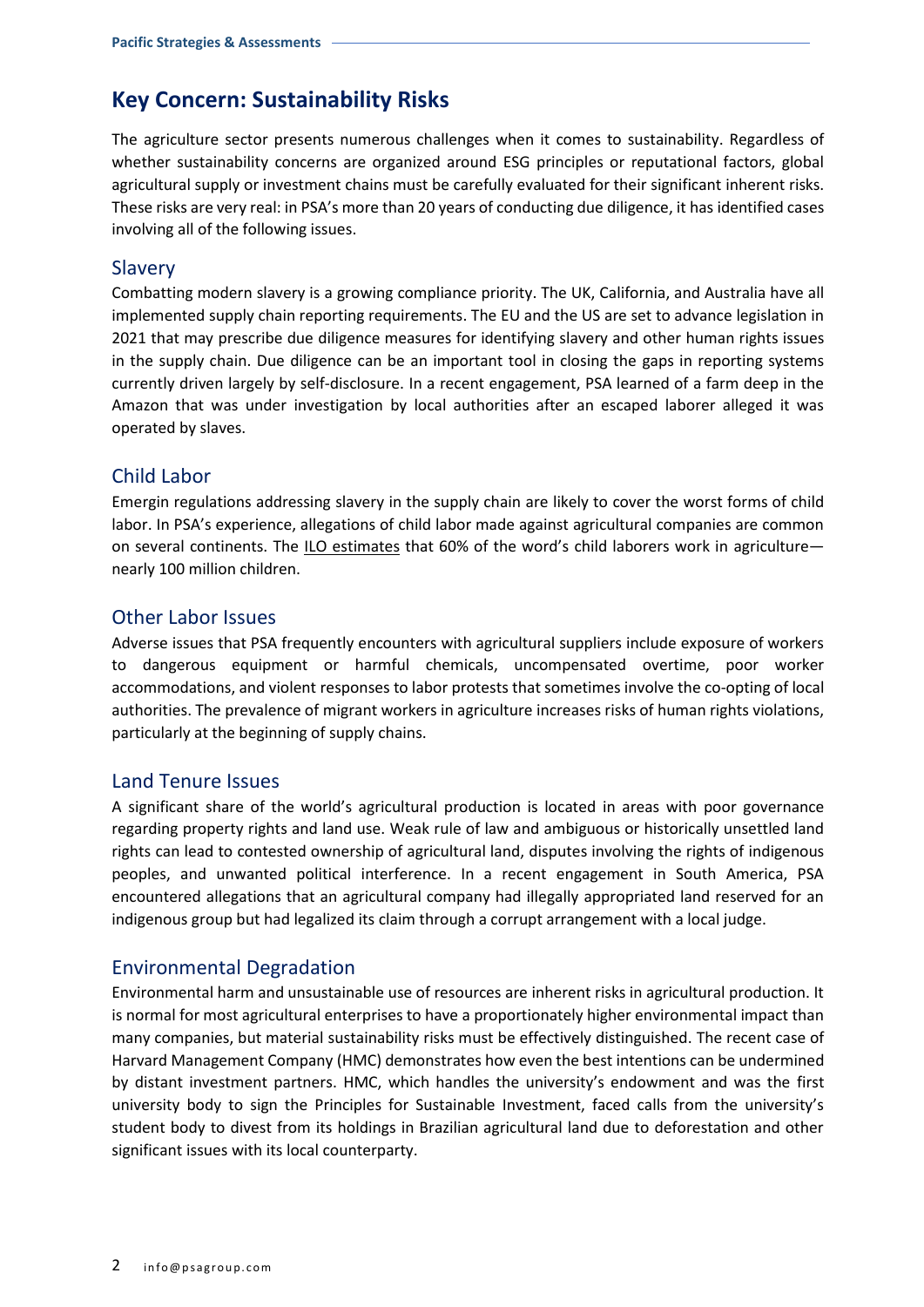### **Impacts of Corruption: FCPA Risk and Beyond**

One of the most common focuses of third-party due diligence is FCPA risk, usually presented by third parties paying bribes to public officials to secure contracts or obtain approvals. US regulators' enforcement patterns do not indicate an unusual risk of such practices among agriculture companies compared with those in sectors like oil & gas or healthcare. However, in some jurisdictions, larger suppliers and processors can present high corruption risks. Even in engagements where FCPA risks do not directly apply, it is important to be wary of any indication of unethical behavior by a counterparty. Failures in a company's internal controls or culture can lead to significant operational and reputational risks, and local corruption enforcement activities can result in large penalties in their own right. The cases of two Brazilian agriculture companies, BRF and J&F Investimentos demonstrate how patterns of corrupt behavior can metastasize into critical operational and reputational problems.

In 2017 Brazilian authorities announced an inquiry, "Operation Weak Flesh," into claimsthat several companies, including food production giants BRF and J&F's subsidiary JBS, were bribing inspectors to overlook health and product quality violations. BRF announced it had responded to US DOJ information requests, and a[n FCPA investigation is reportedly](http://fcpa.stanford.edu/investigation.html?id=364) ongoing. More importantly, the Brazilian investigation led to numerous problems for BRF, including criminal charges against its executives, export bans, an investor lawsuit, and financial penalties affecting shareholder value.

J&F's problems go far beyond the Weak Flesh investigation. In October 2020, J&F pleaded guilty and entered into agreements with the DOJ and SEC to resolve FCPA violations, concluding an investigation that had held up subsidiary JBS's US share listing. J&F allegedly bribed numerous officials at Brazilian state-owned financial institutions in order to secure financing, including to facilitate its acquisition of US poultry producer Pilgrim's Pride. While the US government's initial sanctions against J&F were a considerable \$285 million, total Brazilian government sanctions amounted to \$1.8 billion.

## **Fit-for-Purpose Due Diligence Options**

In any industry—not least in the agriculture sector—the practice of "trust but verify" is preferable to a risk management approach based solely on self-disclosure. Independent due diligence into counterparties offers the most direct route to such verification and is also an important tool for providing context and weighting risks based on counterparty location.

Resources can be appropriately allocated through a risk-based approach, and due diligence methods can be scaled accordingly. For low-risk or low value engagements, desktop research can focus on keyword searches and review of official documents. More intensive approaches can include discreetly gathering commentary from informed human sources such as local NGO leaders, former employees, and government regulators. Further options can involve site visits to production locations, or more investigative steps to evaluate specific allegations of misconduct.

As regulators require more action on sustainability, and ESG continues to grow as a key consideration in investment decisions, it is important to ensure diligence methodologies are adequately designed to capture an expanding set of risk factors.